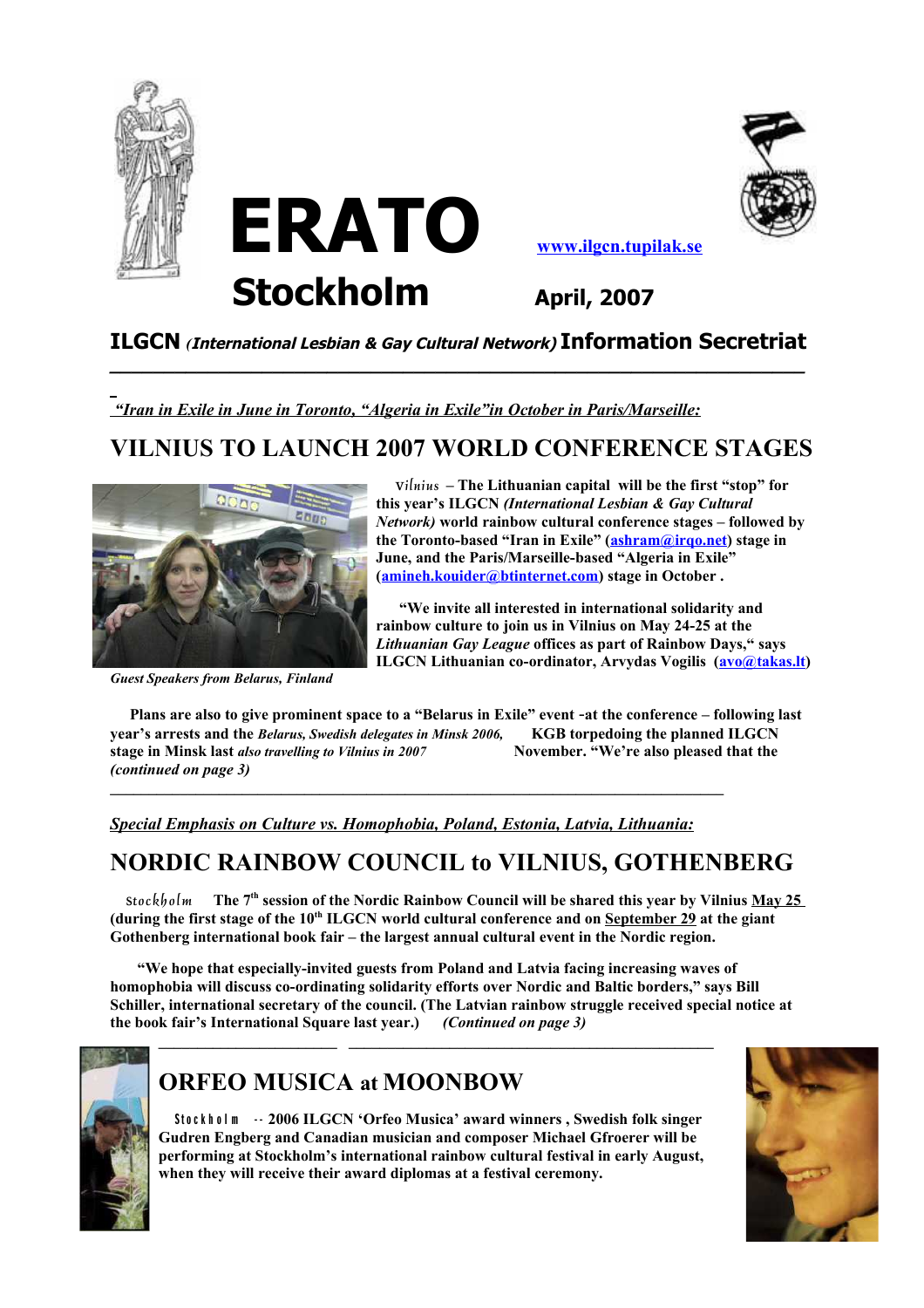

# **Tupilak/ILGCN Travelling Rainbow Art & Photo Exhibition**



 **(Nordic rainbow cultural workers)**



**Oyvind Rauset, Norway** 

**Andrius Privetas, Lithuania**





 **Timo Saarelma, Finland** 





**Sales: at IDAHO and Pride events in Stockholm,**

**ILGCN world cultural conference (stage 1) - Vilnius**, **May 24-25, 2007**

 **…in support of ILGCN work on Eastern European rainbow barricades.**



 **supported by** 







 **ILGCN Annual Awards :** *(Proposals welcomed at all Secretariats)*

\_\_\_\_\_\_\_\_\_\_\_\_\_\_\_\_\_\_\_\_\_\_\_\_\_\_\_\_\_\_\_\_\_\_\_\_\_\_

**Rainbow Iceberg --** *( international work)* **Clio's Silver Cup** *(LGBT history)*

 **Orfeo Iris** *(research in Nazi 6 neo nazi persecution of homosexuals)*

 **Grizzly Bear** *(work in ferocious homophobic situations)*

 **Orfeo Musica** *(international musical co-operation)*

**Arco Nordica** *(Nordic co-operation)*

 **Sappho in Paradise** *(libraries, publishing)* **Orfeo Imago** *( graphic art & photography)*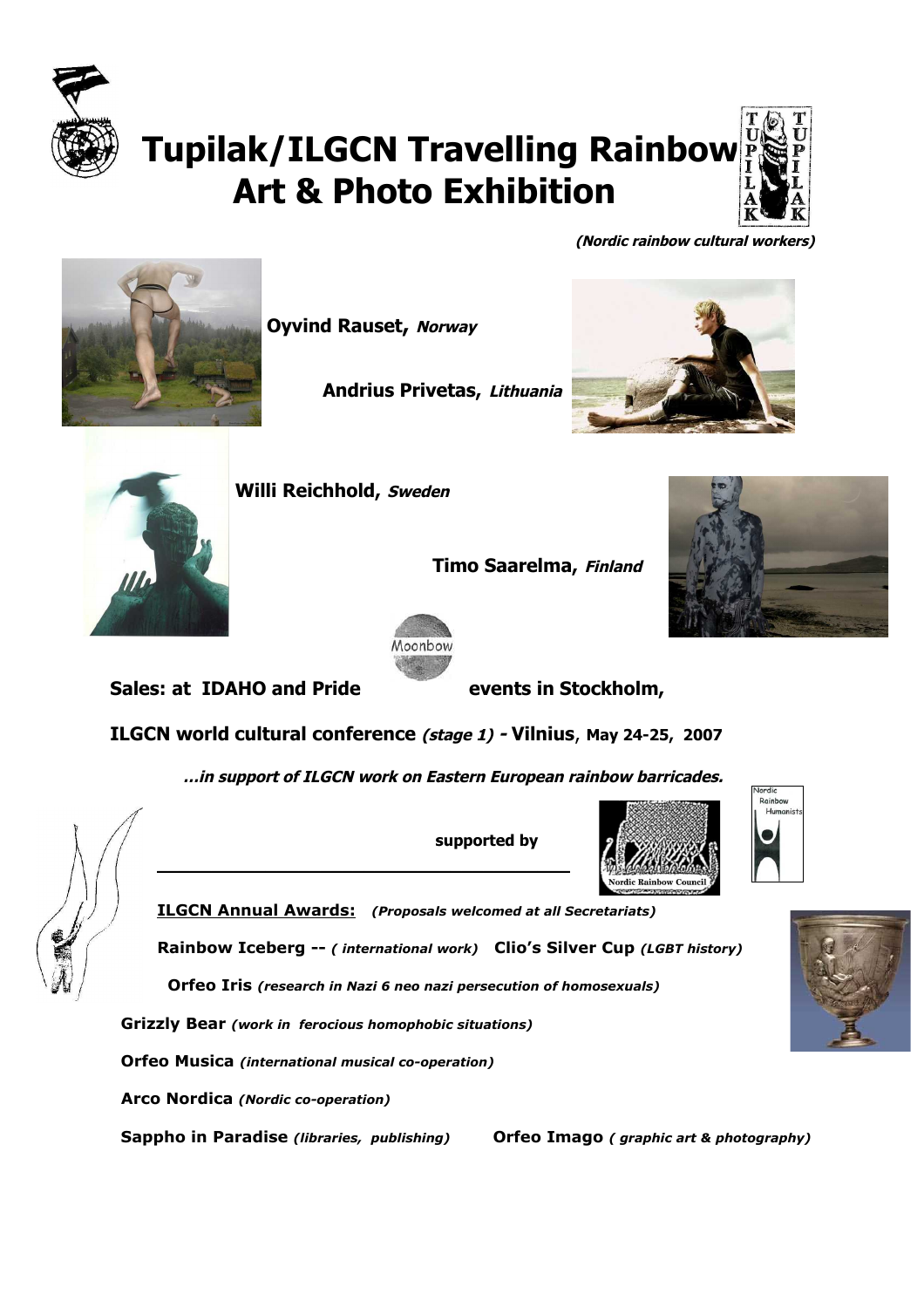### **VILNIUS to LAUNCH 2007 WORLD CONFERENCE STAGES..**

*(continued from page1) ….* **Vilnius event will include this year's sessions of the Nordic Rainbow Council (promoting co-operation over Nordic borders and beyond), and the annual Nordic Rainbow Humanists gathering – especially discussing the ugly outburst of the Lithuanian church against homosexuality and the many members of parliament giving open support for this medieval, homophobic intolerance -- a**

**threat to all our human rights and rainbow cultural identity," says Bill Schiller, international secretary of the Council and secretary general of the ILGCN Information Secretariat in Stockholm.**

 **"We also plan to give a special Nordic tribute to our LGBT humanist colleagues in Nigeria who are courageously publically condemning the Nigerian parliament's draconian proposal to ban homosexual relations and even social contact between lesbians and gays,"Schiller adds.** 



Tribade Festival Participants in Helsinki

**"We're also pleased that a seminar will describe the 7**

 $\frac{1}{2}$  ,  $\frac{1}{2}$  ,  $\frac{1}{2}$  ,  $\frac{1}{2}$  ,  $\frac{1}{2}$  ,  $\frac{1}{2}$  ,  $\frac{1}{2}$  ,  $\frac{1}{2}$  ,  $\frac{1}{2}$  ,  $\frac{1}{2}$  ,  $\frac{1}{2}$  ,  $\frac{1}{2}$  ,  $\frac{1}{2}$  ,  $\frac{1}{2}$  ,  $\frac{1}{2}$  ,  $\frac{1}{2}$  ,  $\frac{1}{2}$  ,  $\frac{1}{2}$  ,  $\frac{1$ 

**year history of the outstanding 'Nights and Days of Tribades' cultural festival in Helsinki and their international activities."**

#### **Mauritius stage postponed, New Applicants for 2008**

 **While the Mauritius stage originally planned for 2007 will be postponed for a future date, applications are already coming in for 2008 world rainbow cultural conference from Eastern Europe and North America. This is in keeping with our desires to see stages shared by both East and West -- and to share with different cities on a large geographic scale knowing that many do not have the ability to organize a mega event on their own or travel long distances to join other ILGCN colleagues in other cities.** 

 **"Unlike some international prestige events such as EuroPride , World Pride, and Gay Games which sell their titles for high prices without offering any financial support whatsoever, we will continue to hand out ILGCN world conference stage titles without any charge – and we always make efforts to provide performers, films, art and photography, and conference seminar hosts," Schiller concludes.**

## **NORDIC RAINBOW COUNCIL to VILNIUS, GOTHENBURG..**

*(cont. from p. 1)* **"We also hope that Lithuanian colleagues will be able to give a positive description of the ILGCN conference stage in Vilnius and Rainbow Days in May and on preparations for the ILGA European conference in October. And that colleagues from Estonia – a "highlighted nation" at this year's book fair -- will report on its Pride in August," Schiller adds.**

#### *Nordic Focus on Rainbow Culture*

 **Tupilak and the ILGCN will renew calls for the use of rainbow culture to combat homophobia, invisibility and silence. "The focus on art, films, music, drama and literature as powerful weapons to combat prejudice and intolerance is usually well understood in Eastern circles – in contrast to the West where many regard culture as harmless entertainment without any role on the political battle field," he adds.**

 **Sweden's prize-winning RFSL-initiated Pol-Baltic Network linking many Swedish organizations together in solidarity work across the Baltic will be invited to report on its activities – with hopes this will spark the creation of similar networks in other Nordic nations. "We hope to make accessibility easier for local activists and rainbow cultural workers by once again sharing an annual session between different Nordic cities. We also urge Nordic organizations unable to attend in person to submit any proposals or**



**suggestions for Nordic-Baltic co-operation. Especially valued will be reports on any Nordic or other international projects over the last year," Schiller concludes.** 

 **The Nordic Rainbow Council is open to organizations and individuals in the Nordic region on both sides of the Baltic Sea – from Iceland to Lithuania. A member of the ILGA and the ILGCN, the council is a solidarity network with no bureacracy and no membership fee, operating on voluntary grants.**